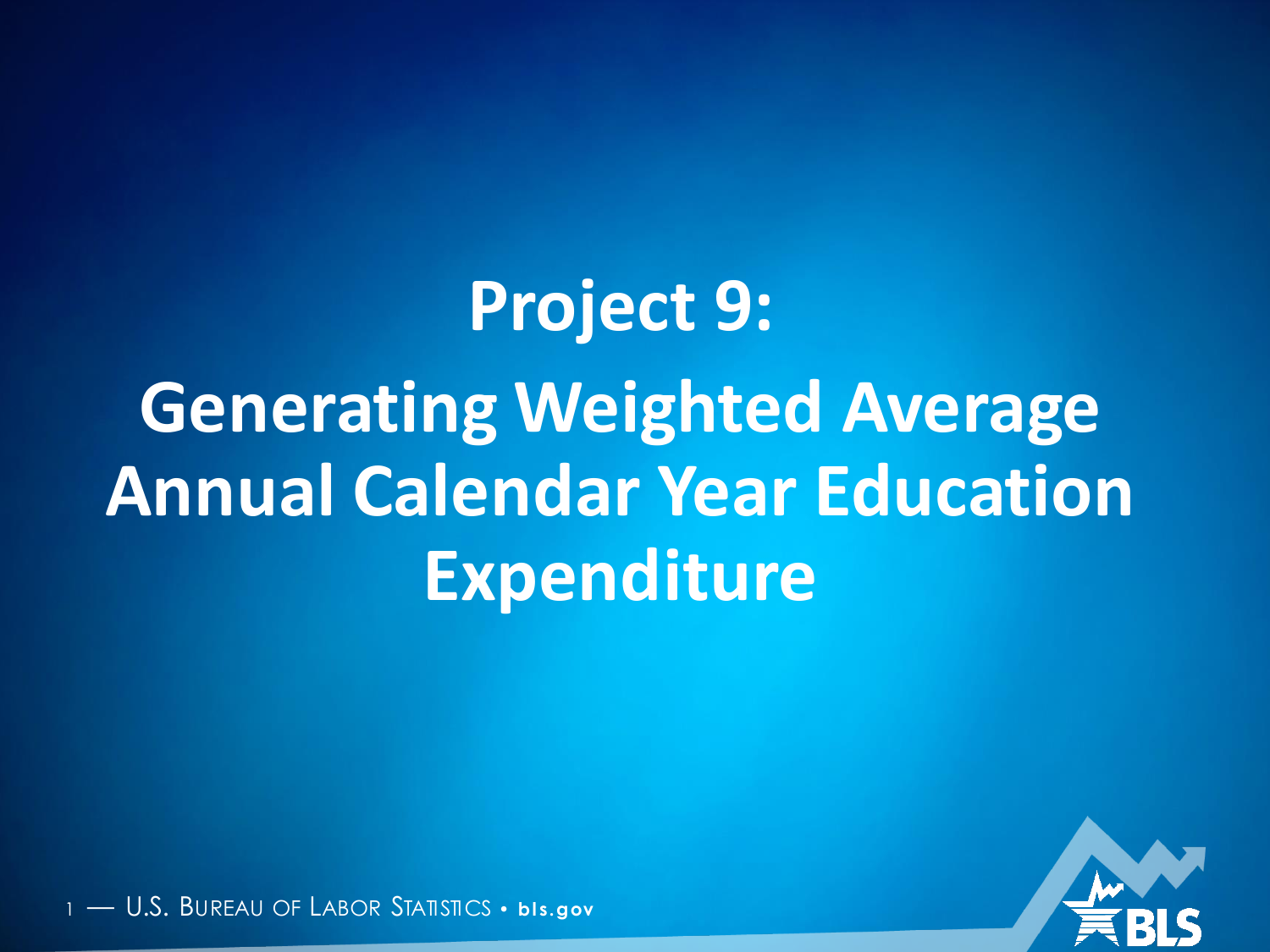# **Project 9**

Calculate the calendar year education mean by the number of children in the household for the US population in 2016

In this project you will:

- Learn about calendar year versus collection year in CE
- Calculate calendar year population estimates using expenditure data from MTBI

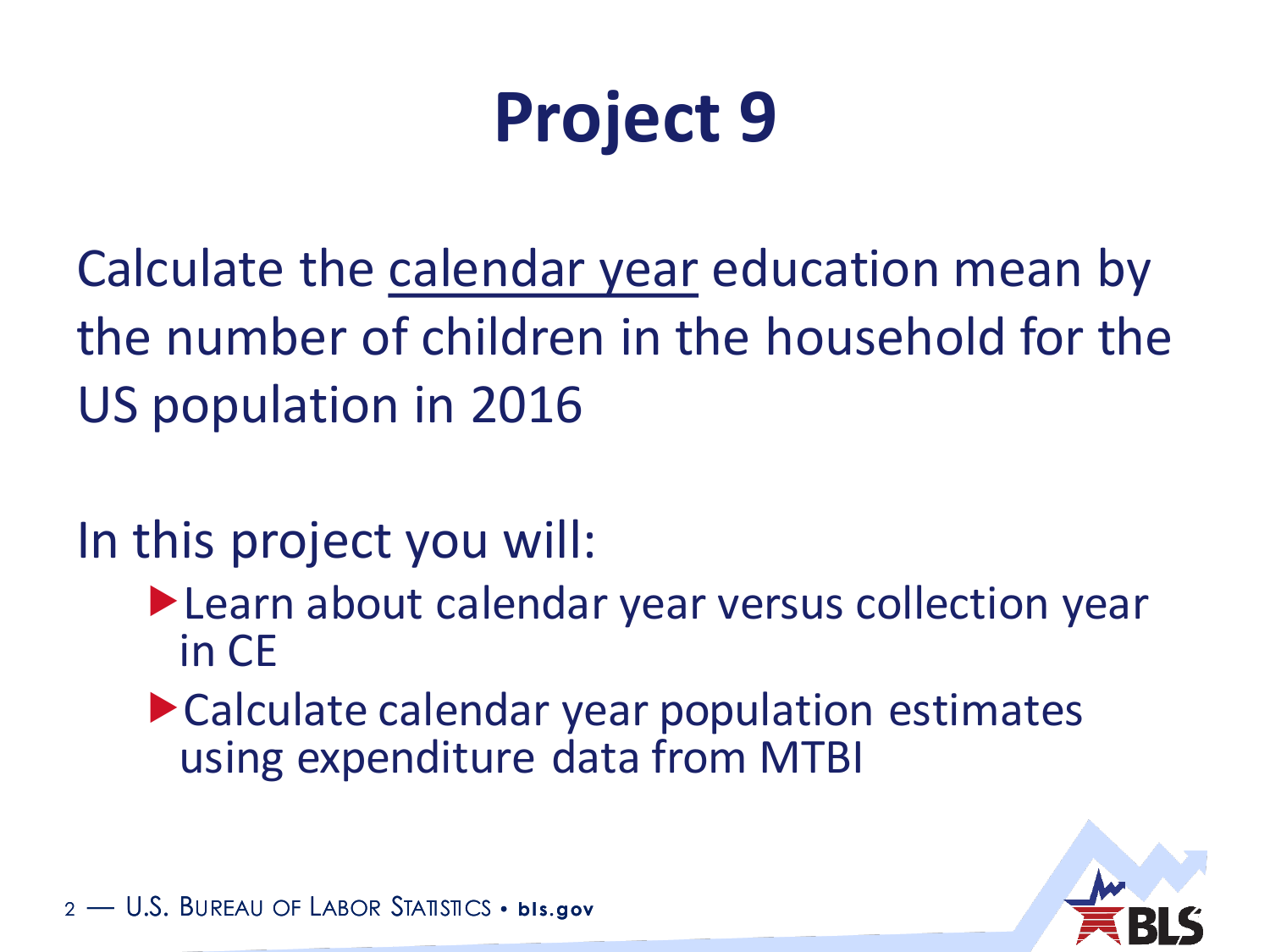## **Calendar Year Estimates**

- Two Main Differences:
- Use 5 quarters of data, but only select months that fall in the calendar year (Numerator)
- **Population weights are adjusted based on the** number of months in the calendar year the CU could report (Denominator)

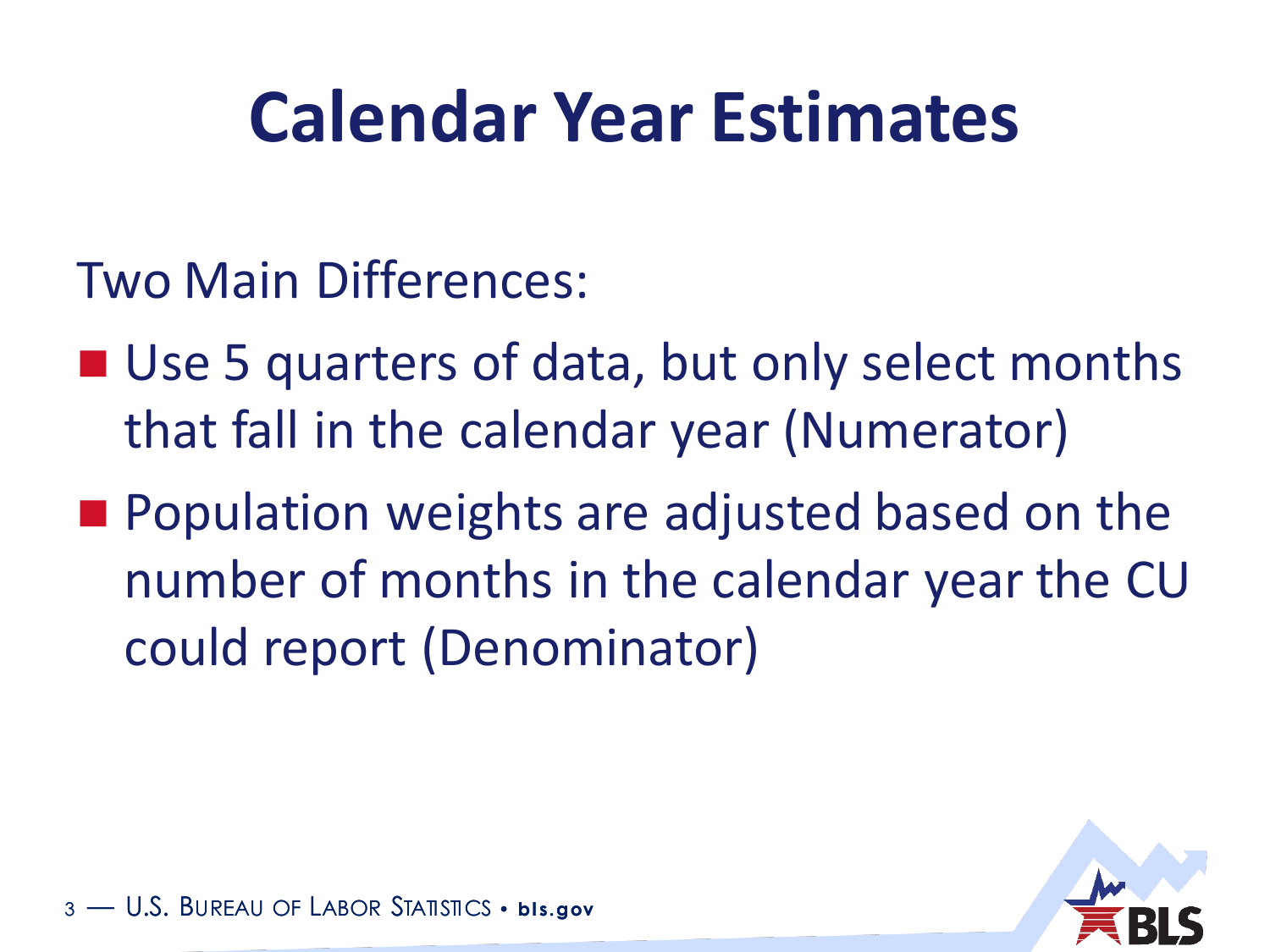# **Population Weights**

- Need another adjustment to FINLWT21
	- Adjust weights based on the number of months that could have been included
	- MO\_SCOPE: "Months in Scope"



<sup>4</sup> — U.S. BUREAU OF LABOR STATISTICS • **bl s.gov** 4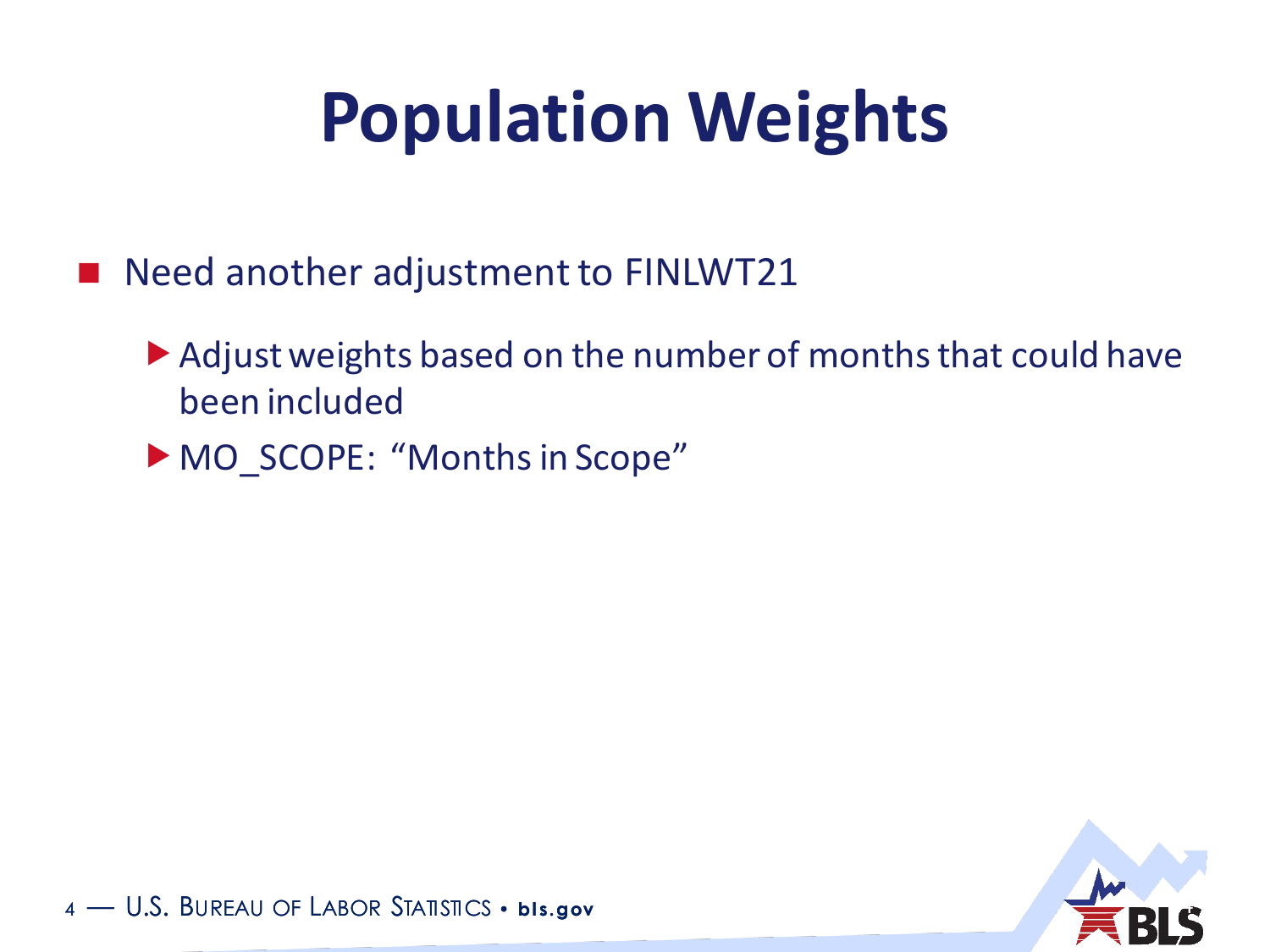## **MO\_SCOPE**

| Quarter 1 (FMLI161x) |                    |                    |                    |                    |                      |
|----------------------|--------------------|--------------------|--------------------|--------------------|----------------------|
| <b>Oct</b><br>2015   | <b>Nov</b><br>2015 | <b>Dec</b><br>2015 | <b>Jan</b><br>2016 | <b>Feb</b><br>2016 | <b>March</b><br>2016 |
|                      |                    |                    |                    |                    |                      |
|                      |                    |                    | X                  |                    |                      |
|                      |                    |                    | X                  | Х                  |                      |

| <b>Quarter 5 (FMLI171)</b> |                           |                    |                    |                         |                      |
|----------------------------|---------------------------|--------------------|--------------------|-------------------------|----------------------|
| <b>Oct</b><br>2016         | <b>Nov</b><br>2016        | <b>Dec</b><br>2016 | <b>Jan</b><br>2017 | <b>Feb</b><br>2017      | <b>March</b><br>2017 |
| $\overline{\mathsf{X}}$    | X.                        | X                  | 3                  |                         |                      |
|                            | $\boldsymbol{\mathsf{X}}$ | X                  |                    | $\overline{\mathbf{2}}$ |                      |
|                            |                           | χ                  |                    |                         |                      |

5 - U.S. BUREAU OF LABOR STATISTICS • **bis.gov**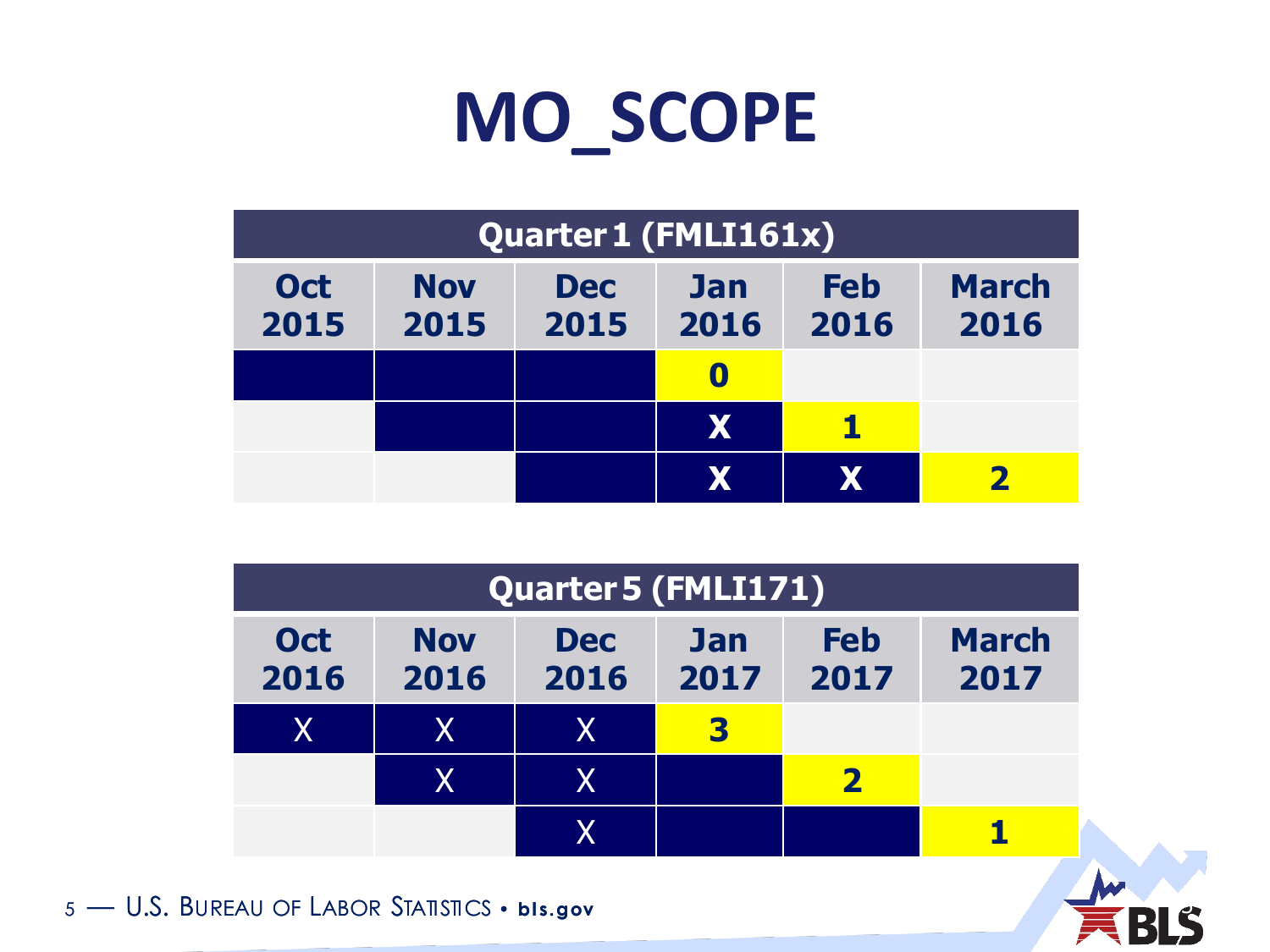

| <b>Quarter 2-4 (FMLI162-164)</b> |                    |                      |                      |                    |              |
|----------------------------------|--------------------|----------------------|----------------------|--------------------|--------------|
| <b>Jan</b><br>2016               | <b>Feb</b><br>2016 | <b>March</b><br>2016 | <b>April</b><br>2016 | <b>May</b><br>2016 | June<br>2016 |
| X                                | X                  | X                    | 3                    |                    |              |
|                                  | X                  | X                    | IXI                  | 3                  |              |
|                                  |                    | X                    | X                    | X                  | 3            |



<sup>6</sup> — U.S. BUREAU OF LABOR STATISTICS • **bl s.gov** 6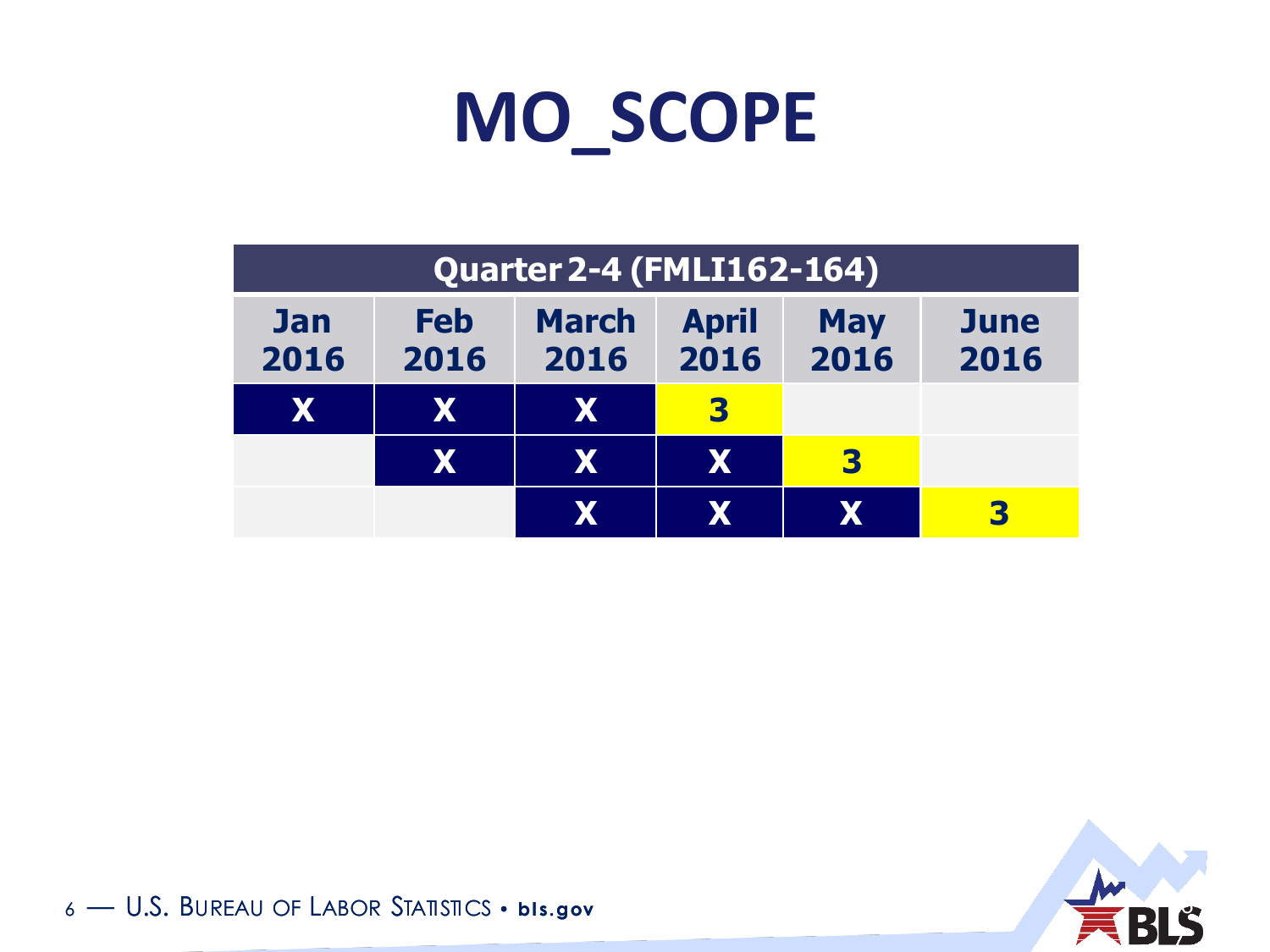# **Population Weights**

- Multiply FINLWT21 by MO\_SCOPE / 3
- Still need to adjust to account for quarterly weights, so divide by 4.
- …wait did you say 4?? But I'm using 5 quarters?!

Yes…but you're really only using 1/3 of the first quarter and 2/3 of the fifth quarter. So, dividing by 4 is easier then saying divide by:  $(1/3)*1 + 1 + 1 + 1 + (2/3)*1 = 4$ 



<sup>7</sup> — U.S. BUREAU OF LABOR STATISTICS • **bl s.gov** 7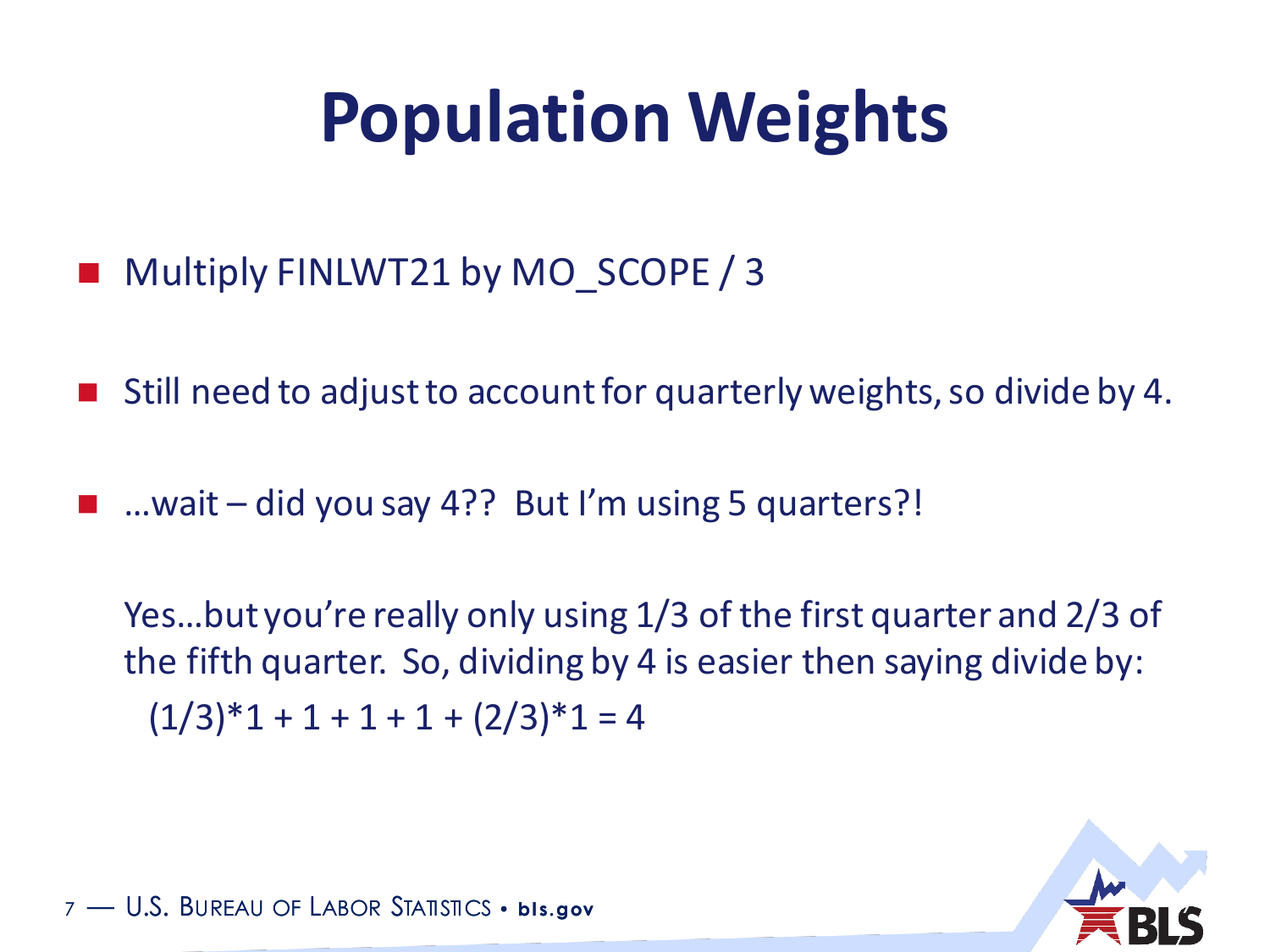#### **Quick Guide to Adjusting Population Weights**

|                | $FMLI61x$   $POPWEIGHT = FINLWT21$ [( $QINTRVMO-1$ )/3]/4 |
|----------------|-----------------------------------------------------------|
| <b>FMLI162</b> | $POPWEIGHT = FINLWT21 (3/3) / 4$                          |
| <b>FMLI163</b> | $POPWEIGHT = FINLWT21 (3/3) / 4$                          |
| <b>FMLI164</b> | $POPWEIGHT = FINLWT21 (3/3) / 4$                          |
| FMLI171        | $POPWEIGHT = FINLWT21 [(4-QINTRVMO)/3]/4$                 |



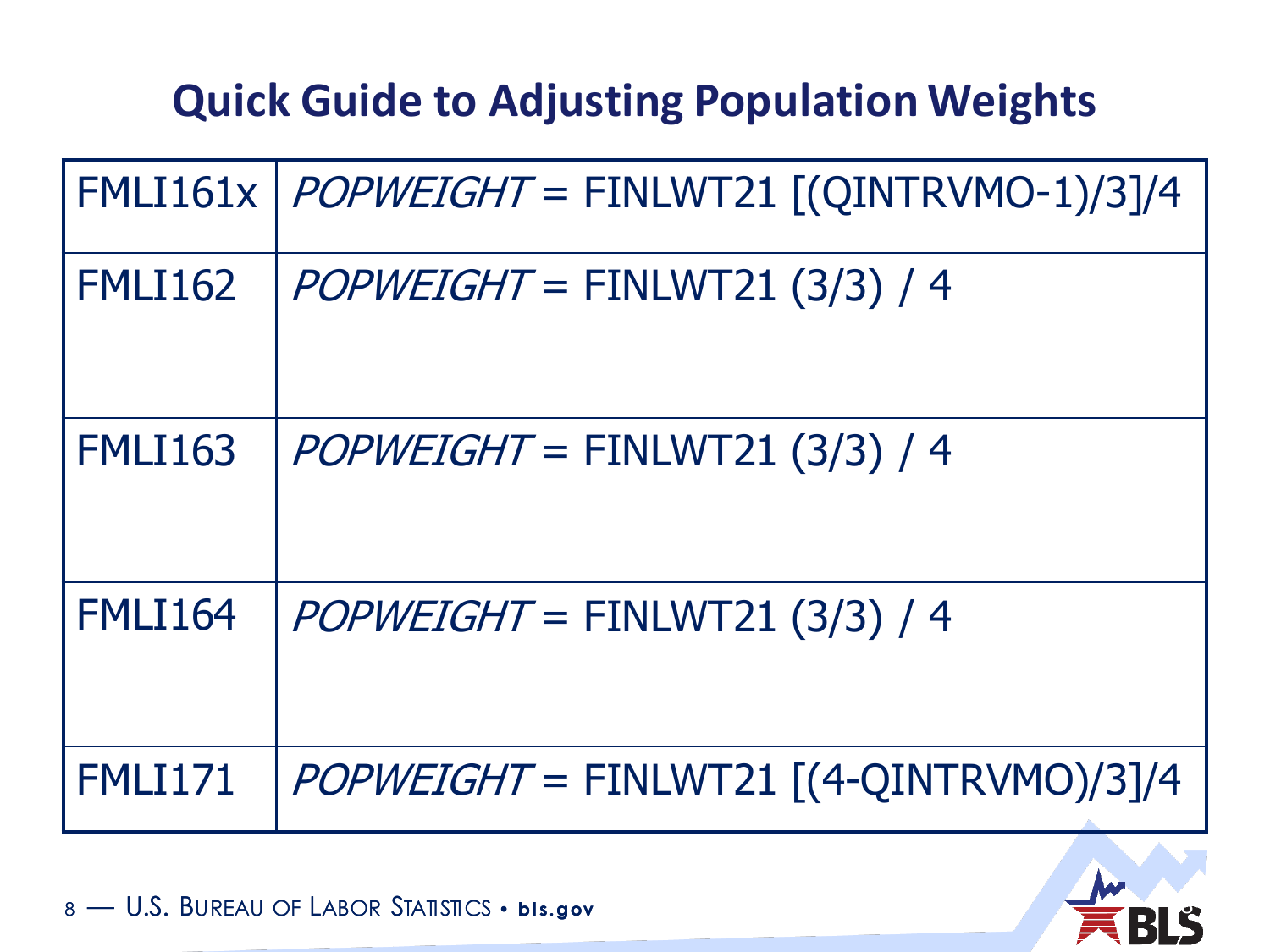## **Expenditures in Scope**

**REF** YR

 $\blacktriangleright$  Identifies the reference year of the expenditure

**REF\_MO** 

 $\blacktriangleright$  Identifies the reference year of the expenditure



9 - U.S. BUREAU OF LABOR STATISTICS • **bis.gov**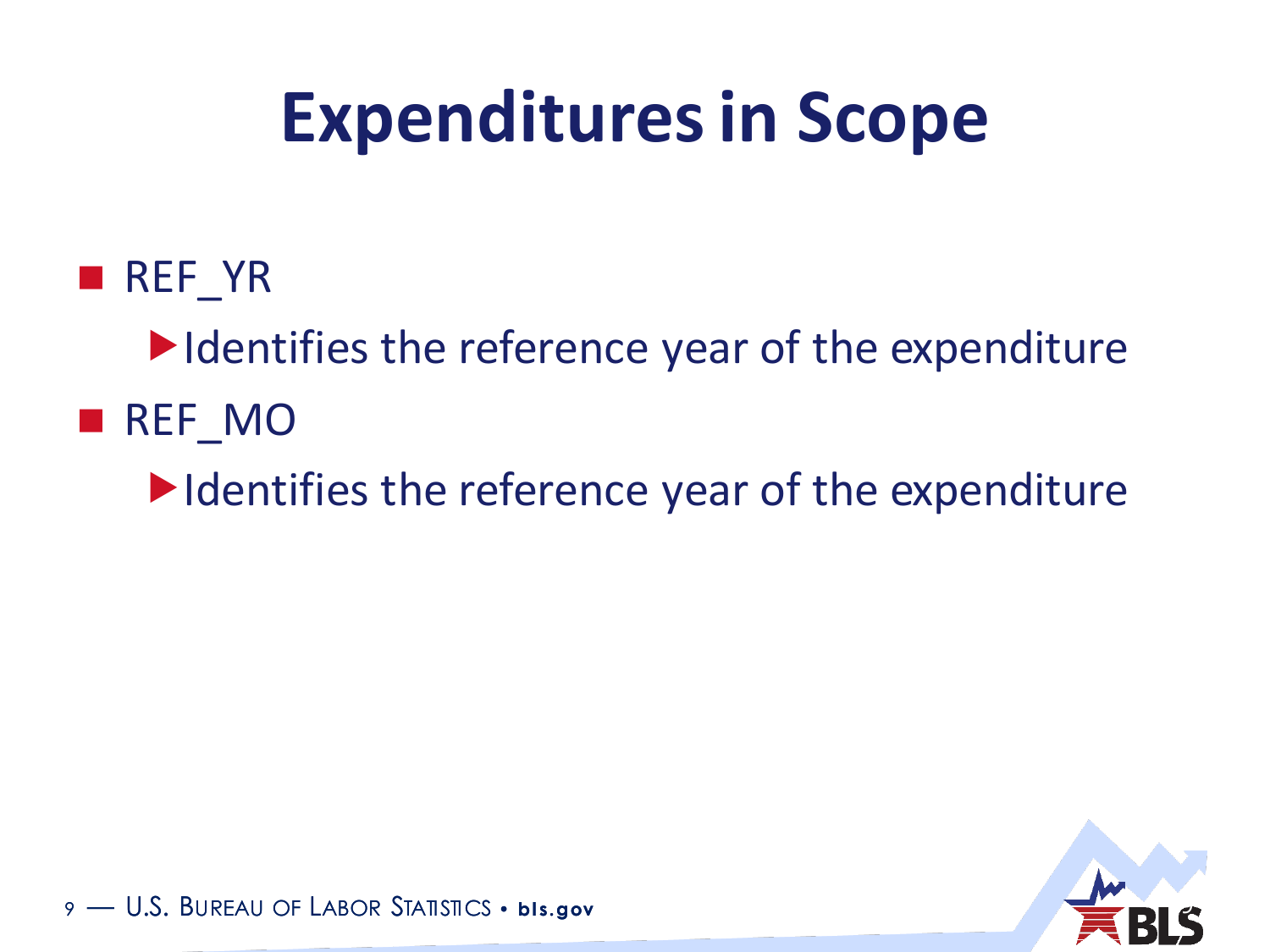### **Project 9 Steps**

- 1. Append all five quarters of MTBI data.
- 2. Create calendar year education expenditures:
	- **FOR EACH NEWID, create an EDUCA variable by summing the following UCC's, if** REF\_YR = 2016:
		- Tuition: 670110, 670210, 670410, 670901
		- Test: 670903
		- Books: 660110, 660210, 660410, 660901, 660902
		- Other: 67092
- 3. Append all five quarters of FMLI data
- 4. Merge FMLI and MTBI
- 5. Create weighted expenditures by multiplying EDUCA by FINLWT21
- 6. Create population weights using months in scope (MO\_SCOPE)
- 7. Aggregates: Sum the weighted expenditure by number of children
- 8. Populations: Sum the population weights by number of children
- 9. Means: Calculate annual means for each of the group by dividing the aggregates by the population weights by number of children



10 - U.S. BUREAU OF LABOR STATISTICS · bis.gov